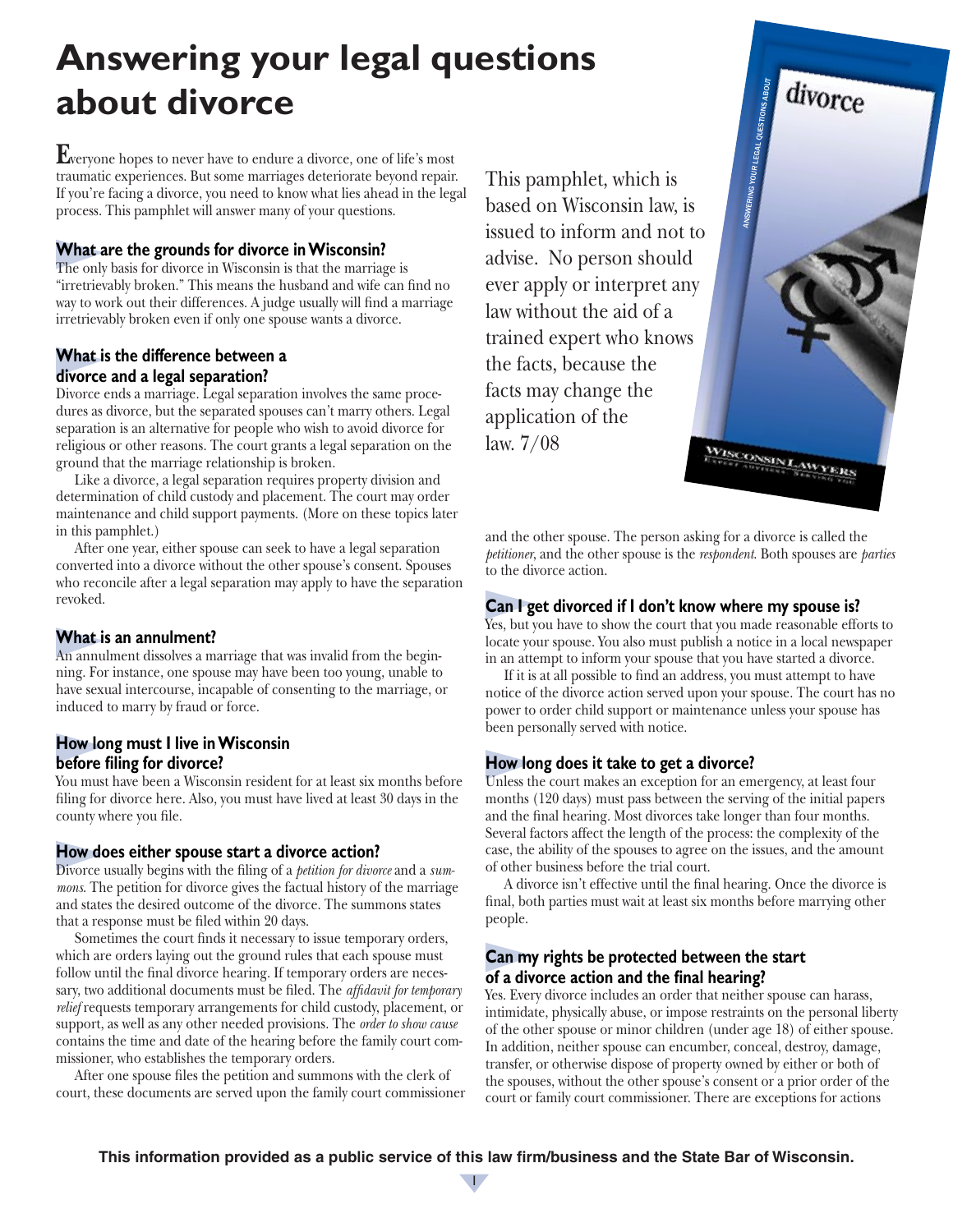taken in the usual course of business, in order to buy necessities, or to pay reasonable divorce expenses, including attorney fees.

Parents who have minor children together have additional responsibilities. Neither parent can move minor children outside Wisconsin or more than 150 miles from the other parent within the state. Neither parent can remove minor children from Wisconsin for more than 90 consecutive days without the other parent's consent or an order of the court or family court commissioner. Also, neither parent can conceal minor children from the other parent.

These restraining orders apply until dismissal of the divorce action or until the final judgment, unless the court orders otherwise. The court may punish a spouse who violates restraining orders.

In addition, the judge or family court commissioner may issue other temporary orders that protect your rights during the divorce process. For example, temporary orders may determine child custody and physical placement, who lives in the family home, payment of maintenance and child support, and payment of debts.

A person disobeying a temporary order can be fined, jailed, or both. Some law enforcement agencies, though, are reluctant to arrest a spouse for violating a divorce temporary restraining order. In cases involving violence, one spouse may seek to restrain the other by filing a domestic abuse injunction. Law enforcement agencies generally are more willing to act immediately on violations of an abuse injunction.

#### **How does the court decide who gets custody and physical placement of a child?**

The term *custody* refers to the right to make legal decisions regarding a child, such as school choice, religious training, medical care, and so on. The court must presume that *joint* legal custody is in the child's best interests – that is, both parents have decision-making authority, unless there is evidence of interspousal battery or domestic abuse.

The term *physical placement* refers to how much time a child spends with each parent. You often hear of "visitation," but physical placement is now the correct legal term.

Many couples manage to work out their own agreement on child custody and physical placement. This is the best solution for all concerned. The two of you will no longer be spouses after divorce, but you still are parents of your children. By agreeing on custody and placement, you will be better able to communicate with each other for years to come. And your children are less likely to be caught in the middle of parental disputes, one of the worst after-effects of divorce.

When couples have trouble agreeing on custody or placement, the judge or family court commissioner refers them to family court counseling. If the spouses still fail to work out their differences, the judge decides on custody and placement based on the child's best interests.

To make this decision, the judge weighs several factors. The court may also appoint a guardian ad litem, an attorney who represents the child's interests. To learn more, see the State Bar's pamphlets, "Answering Your Legal Questions About Custody and Placement" and "Answering Your Legal Questions About Guardians Ad Litem in Family Court."

## **How does the court determine child support payments?**

If a parent has physical placement with the child less than 25 percent of the time, the court usually bases child support on a percentage of that parent's gross (pre-tax) income. The standard support percentages are: 17 percent for one child, 25 percent for two children, 29 percent for three children, 31 percent for four children, and 34 percent for five or more children. However, these percentages may be reduced for higher income levels. In addition, the court may adjust the standard support percentages upward or downward, if it determines

that applying the standard percentages would be unfair in a particular case.

If each parent has at least 25 percent physical placement with the child, which is known as shared placement, each parent's gross income is considered in setting child support. Though the standard support percentages discussed above are part of the equation, the calculation is much more complex because it also considers the amount of physical placement each parent has with the child. In addition to the child support amount set by this calculation, shared placement parents also are responsible for the child's variable costs (such as child care, tuition, and special needs) typically in proportion to the time that the parent has physical placement with the child.

Sometimes one or both parents are paying child support already due to a previous divorce or paternity judgment. Under those circumstances, the court may reduce that parent's gross income available for child support in this new case before applying the standard support percentages and calculations discussed above.

If the court believes that either parent is shirking his or her obligation, the court may use the shirking parent's earning capacity, instead of actual earnings, as the income from which to set child support.

Even if the parent who receives child support fails to follow the physical placement schedule, the parent paying child support may not legally reduce or stop payments, unless that modification is specifically approved and ordered by the court. Doing so only hurts the child.

#### **What is maintenance?**

Maintenance, formerly called alimony, is money one spouse pays to the other during or after a divorce.

Maintenance and child support are treated differently for tax purposes. A parent paying child support can't deduct it on his or her income tax return. And the parent receiving child support doesn't report it as income. By contrast, the person paying maintenance can deduct it on taxes, and the person receiving maintenance must report it as income.

## **How does the court decide whether to award maintenance?**

A husband and wife may agree on whether maintenance is appropriate and, if so, what the maintenance amount and duration will be. If they don't agree, the judge decides these issues. The judge will consider:

- the length of the marriage;
- each spouse's age and physical and emotional health;
- how property was divided;
- each spouse's educational level;
- each spouse's earning capacity;

• the likelihood that the spouse seeking maintenance can become self-supporting at a standard of living reasonably comparable to that enjoyed during the marriage, and how long it would take to achieve this goal;

- tax consequences;
- any agreement of the spouses;

• one spouse's contribution to the education, training, or increased earning power of the other; and

• any other factor the court finds relevant.

#### **What is a wage assignment?**

A wage assignment is an order to an employer to deduct child support or maintenance payments from an employee's pay.

When the court orders a person in a divorce to pay support or maintenance, the order includes a wage assignment order for his or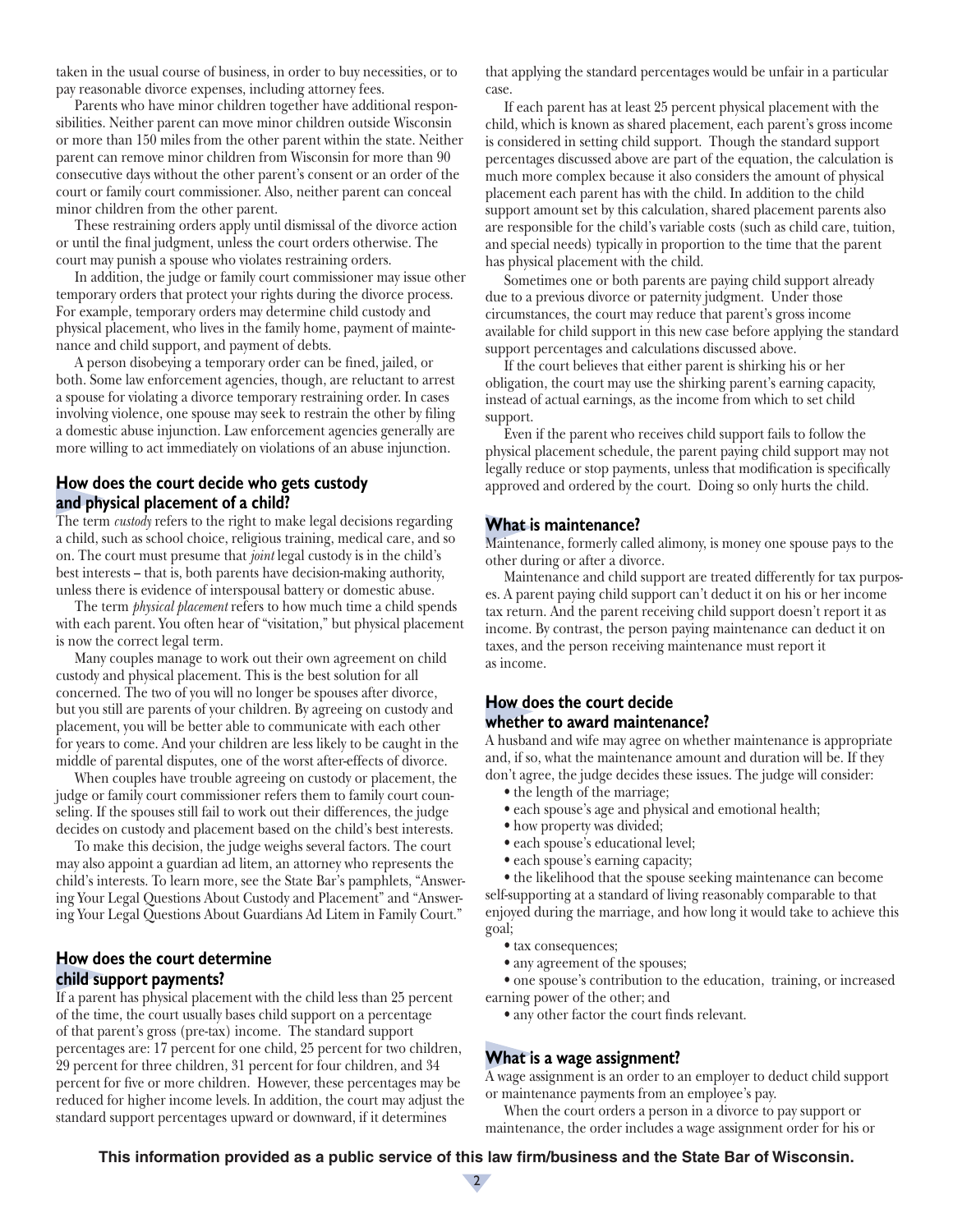her employer. But if a wage assignment order would cause the payer irreparable harm, the court may allow the person to pay directly to the State Child Support Collection Fund, which forwards the money to the other spouse.

## **How does the court divide property?**

Most of a couple's property, including assets such as retirement interests, can be divided in a divorce. One exception is property received either as a gift from a third party or as an inheritance, although even gifts and inheritances may be divided in some circumstances.

If the couple can't agree on how to divide property, the court decides. The court starts with the presumption that equal division is fair and proper. But the court may alter this by considering:

- the length of the marriage;
- the property owned by either spouse when they married;
- whether one spouse has substantial assets the court can't divide;
- each spouse's contribution to the marriage;
- each spouse's age and physical and emotional health;

• one spouse's contribution to the increased earning power of the other;

• each spouse's earning capacity;

• the desirability of awarding the family home, or the right to live there, to the parent

with primary placement of minor children;

- tax consequences;
- agreements of the spouses; and
- any other factor the court finds relevant.

## **What is a default divorce?**

A default divorce is one in which you and your spouse have no contested issues for the court to decide. A default hearing usually occurs soon after you file a final marital settlement agreement. This spells out all your arrangements for support, maintenance, and asset and liability distribution.

The default hearing cannot occur until after the 120-day waiting period expires, unless there is an emergency. At the hearing, upon approval of your agreement, the court will grant an absolute judgment of divorce.

Don't confuse "default divorce" with "no-fault divorce." A no-fault divorce means that the petitioner need not prove wrongdoing on the part of the other spouse in order to file for divorce. Wisconsin is a no-fault state. As noted earlier in this pamphlet, the only legal basis for divorce in this state is that the marriage is "irretrievably broken."

#### **What if my spouse and I can't reach an agreement?**

If you can't reach a final agreement, your case goes to trial. The trial date depends on the length of time needed for the hearing and the court's other business. Contested divorce trials are costly and involved. The court enforces rules of evidence, which contain many pitfalls for the unwary. The best way to avoid these is to hire an attorney.

#### **Can spouses use the same divorce lawyer?**

Ethical rules prohibit an attorney from representing both spouses in a divorce.

Occasionally an attorney represents one spouse, and the other spouse chooses to represent himself or herself. Divorces in which neither spouse uses an attorney also occur, particularly when the couple has no children and/or little or no property.

Exercise caution if you go through a divorce without a lawyer.

Divorce is a lawsuit, often having hidden consequences. If you have little or no income to pay for an attorney, you may qualify for free help from a legal services agency.

#### **Will the court order my spouse to pay for my attorney?**

Under certain limited circumstances, the court may order your spouse to help pay your attorney fees. One example would be if your spouse violated a court order during the divorce. Usually, however, each party pays for his or her own lawyer.

#### **May a woman use her former name after a divorce?**

If a woman wants to resume using her maiden name or a former legal name, the court restores it as part of the divorce action. Or she may continue to use her married name, if she wishes.

#### **What can I do if I'm dissatisfied with the final divorce judgment?**

You can ask the court to reconsider its decision. You also can appeal to the Wisconsin Court of Appeals. Strict time limits exist for filing an appeal (usually 45 days).

If you are dissatisfied with a decision about maintenance, however, you should be aware of certain limits. The court can't revise a judgment that waives maintenance. If you want the court to reconsider an award of limited-term maintenance, you must file a motion before the maintenance period ends.

#### **Can the final divorce judgment be changed in the future?**

The trial court can modify certain orders, such as child support and physical placement, in the future, although usually you must show that a substantial change in circumstances has occurred since the current orders went into effect before a trial court can revise a judgment. In most cases, orders regarding property division cannot be changed, once the orders are approved by the court.

#### **Can I move to a new location after the divorce?**

If you have children, you may face limits on where you can move after a divorce, just as you do during a pending divorce. If you want to move out of state or more than 150 miles away from the other parent, you must provide notice by certified mail of your plans at least 60 days before the planned move. The other parent may file a written objection within 15 days of receiving the notice. The court then will refer you and your former spouse to mediation. The court also may appoint a guardian ad litem for your children.

#### **What can I do if my former spouse disobeys a court order regarding custody, physical placement, child support, maintenance, or debt payments?**

You must petition the court to enforce its order. This is known as a *contempt motion*. After receiving the court papers, your former spouse must appear in court to report whether he or she has followed the court's orders and to explain any lapses.

After hearing the facts, the court decides whether your former spouse willfully disobeyed. The court may find your former spouse in contempt and grant him or her an opportunity to correct the contempt. Failure to do so can result in as much as six months in jail. The court also may issue other orders as necessary to remedy the contempt.

If the other parent denies or substantially interferes with one or more periods of physical placement, you may bring a *petition for enforcement of physical placement order*. Usually the court must hold a hearing